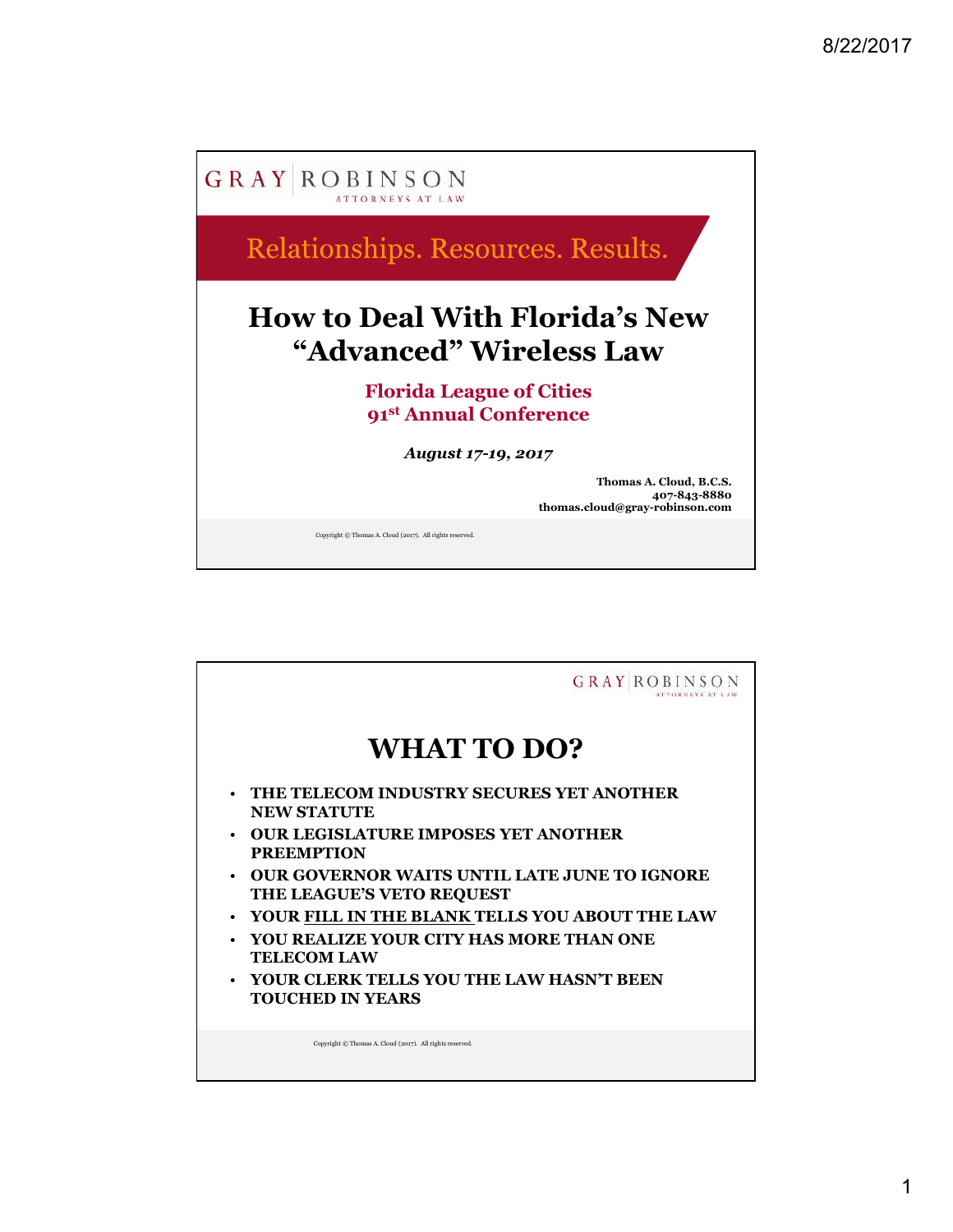

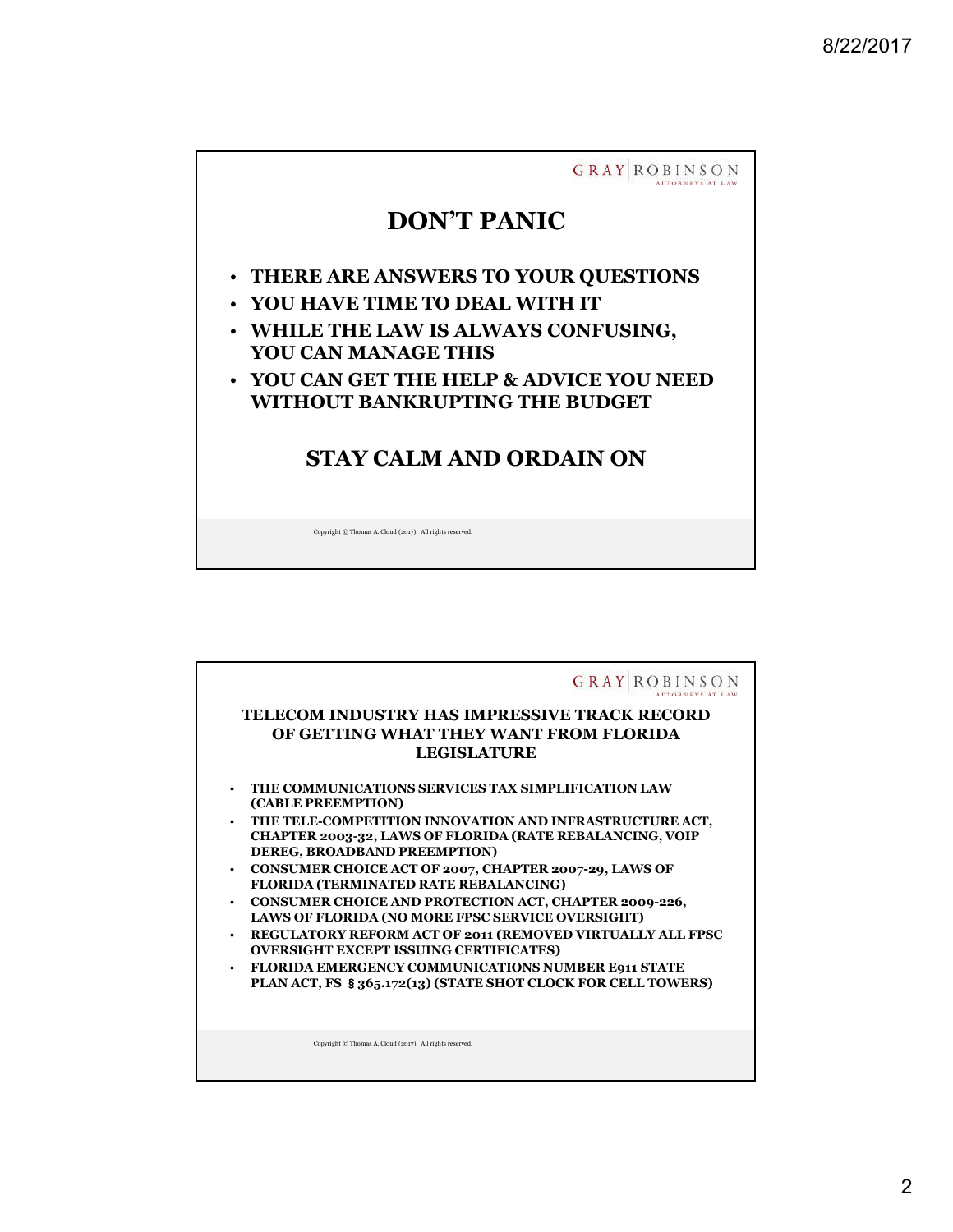

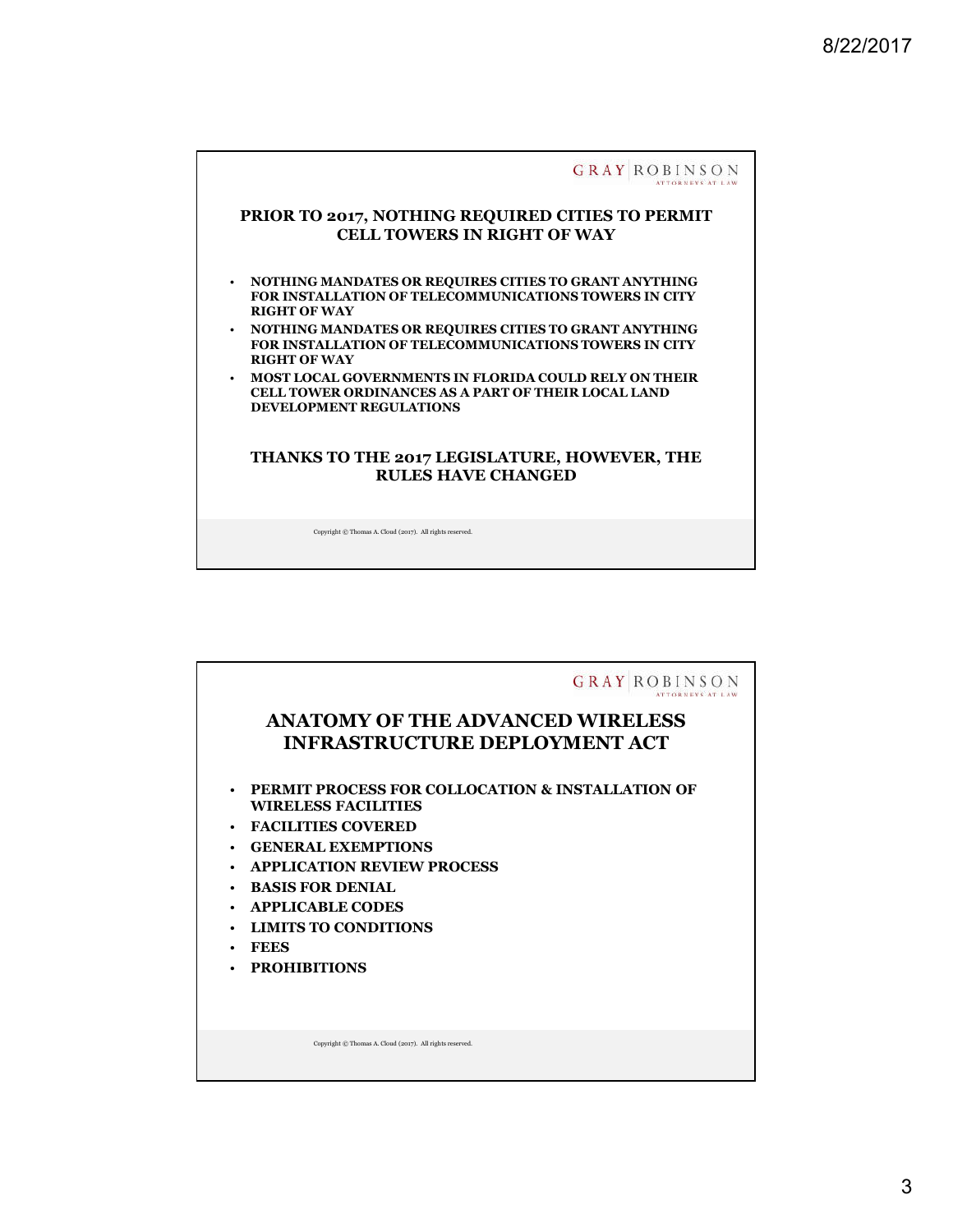

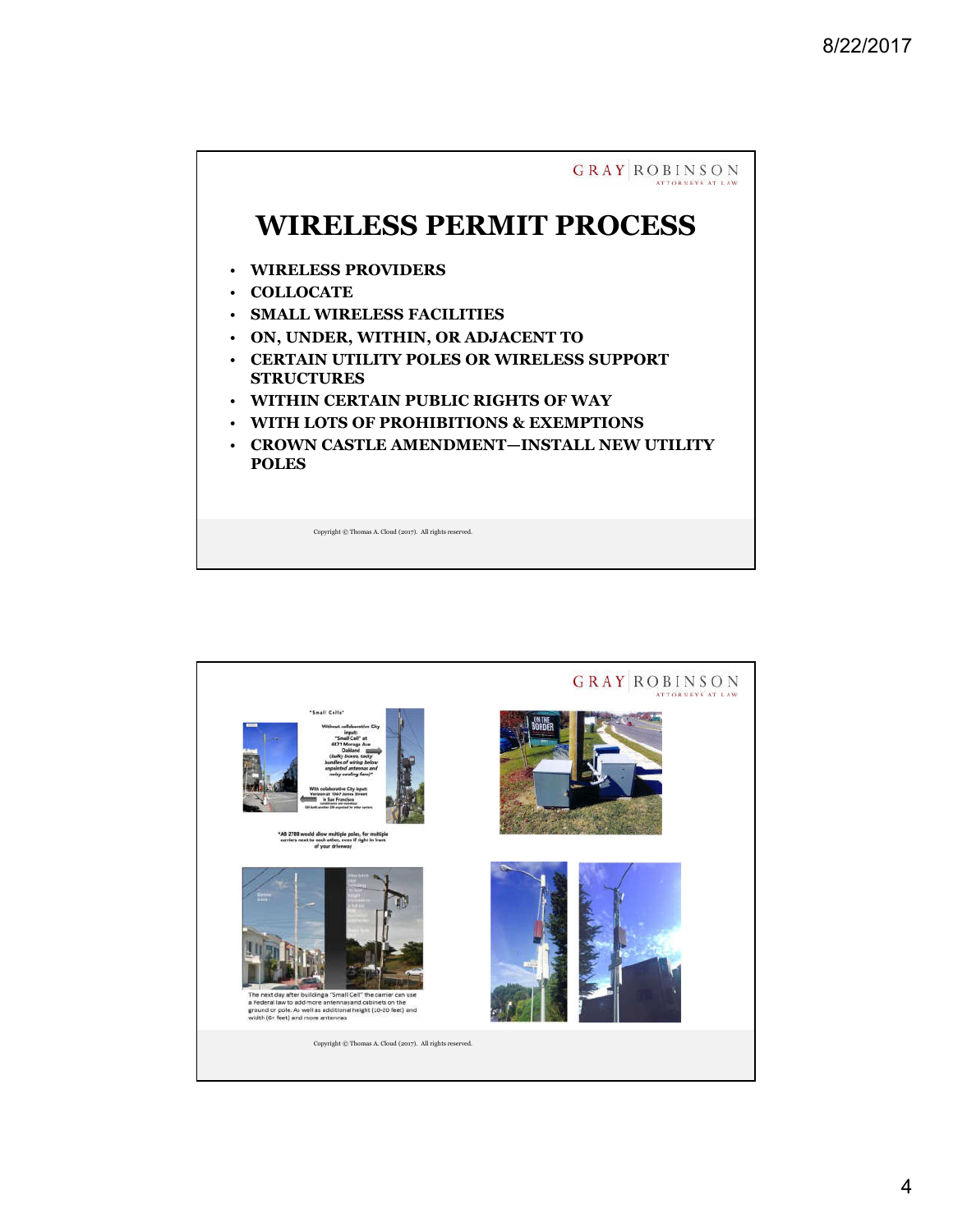

|             | <b>GRAY ROBINSO</b>                                                                                                                                                                                                                                                          |
|-------------|------------------------------------------------------------------------------------------------------------------------------------------------------------------------------------------------------------------------------------------------------------------------------|
|             | <b>MUNICIPAL ELECTRIC UTILITY COLLOCATION EXEMPTION</b>                                                                                                                                                                                                                      |
| ٠           | Cities can't prohibit collocation of SWFs in ROW "except as provided in this subsection" §<br>337.401(7)(c)                                                                                                                                                                  |
| ٠<br>٠<br>٠ | Nobody is authorized to collocate on a utility pole owned by MEU § 337.401(7)(1)<br>No collocation without owner consent except on city poles not owned by MEU<br>Law's title limited to authority utility poles                                                             |
| ٠<br>٠<br>٠ | Utility poles broadly defined<br>"Utility poles" "owned by a municipal electric utility" or "used to support municipally owned or<br>operated electric distribution facilities" are excluded from "authority utility poles."<br>Most cities that own/operate EDFs are an MEU |
| ٠<br>٠      | No statutory definition of a MEU<br>Cities that own EDFs are defined by § 366.02(2), Fla. Stat., as an "electric utility" by virtue of                                                                                                                                       |
| ٠           | being "a municipal electric utilitywhich owns, maintains, or operates an electricsystem within<br>the state"<br>Since 1951, FPSC treats cities that own EDFs as an "electric utility" pursuant to $\frac{1}{2}$ 366.04(2), Fla.                                              |
| ٠           | Stat.<br>Chapter 366, Fla. Stat., treats "electric utility" and "municipality" as interchangeable<br>Cities become a retail electric utility before qualifying as an "electric utility" subject to FPSC<br>jurisdiction                                                      |
| ٠           | The exemption of "utility poles used to support municipally owned or operated electric<br>distribution facilities" strongly implies exemption                                                                                                                                |
|             | Copyright © Thomas A. Cloud (2017). All rights reserved.                                                                                                                                                                                                                     |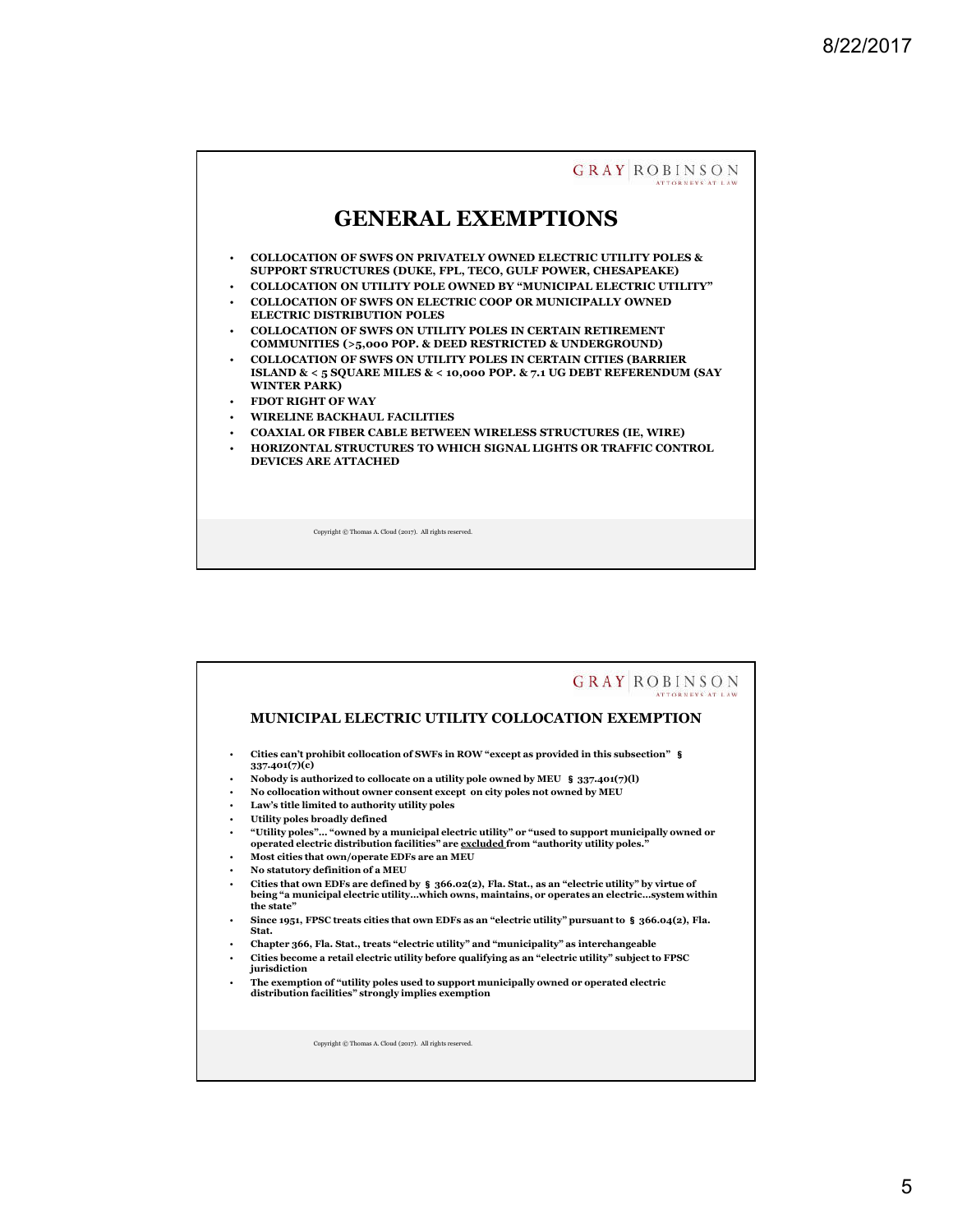

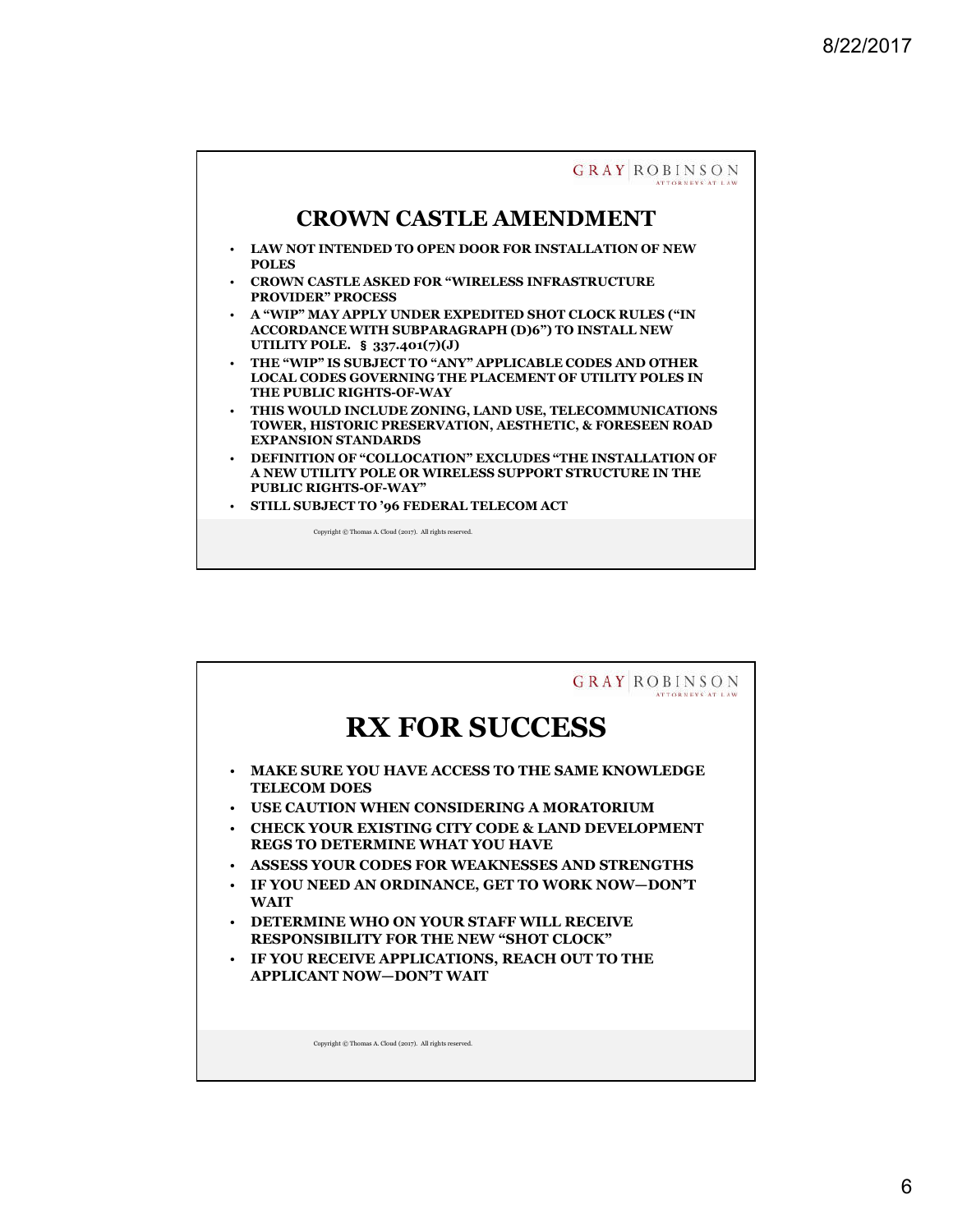

|                                                                                | <b>GRAY ROBINSON</b>                                                                                                                                                                                                                                                                                                                                                                                                                                                                                                                                                                                                                                                                                                                                                                                                                                                                                                                                                                                            |
|--------------------------------------------------------------------------------|-----------------------------------------------------------------------------------------------------------------------------------------------------------------------------------------------------------------------------------------------------------------------------------------------------------------------------------------------------------------------------------------------------------------------------------------------------------------------------------------------------------------------------------------------------------------------------------------------------------------------------------------------------------------------------------------------------------------------------------------------------------------------------------------------------------------------------------------------------------------------------------------------------------------------------------------------------------------------------------------------------------------|
|                                                                                | <b>CLOUD'S COMMUNICATIONS ORDINANCE CHECKLIST (CONTINUED)</b>                                                                                                                                                                                                                                                                                                                                                                                                                                                                                                                                                                                                                                                                                                                                                                                                                                                                                                                                                   |
| $\checkmark$<br>✓<br>✓<br>✓<br>✓<br>✓<br>✓<br>✓<br>$\checkmark$<br>✓<br>✓<br>✓ | <b>COMPARE PROW DEFINITIONS WITH ANY PRIOR DEFINITIONS IN YOUR CODE</b><br>DETERMINE WHICH DEFINITION OF PUBLIC ROW TO USE<br>DETERMINE WHICH OFFICIAL WILL REVIEW APPLICATIONS<br><b>INTEGRATE SWF/NUP REGULATIONS</b><br>INTEGRATE SWF/NUP REGULATIONS WITH REGISTRATION REGULATIONS<br>INTEGRATE REGISTRATION & NUP REGULATIONS WITH TELECOM TOWER SECTIONS TO ORDINANCE<br>INTEGRATE SWF/NUP REGULATIONS WITH HISTORIC PRESERVATION REGULATIONS<br>REMEMBER TO ADD REFERENCE TO PASS THROUGH PROVIDER FEE IF REGISTRATION SYSTEM IS<br><b>ADDED</b><br>REMEMBER TO ADD REFERENCE TO CODE ENFORCEMENT PROVISIONS<br>DETERMINE APPROPRIATE SIGNATURE/EXECUTION CLAUSES<br>AS REQUIRED BY § 337.401(3)(d), FS, DON'T FORGET TO EMAIL 10-DAY NOTICE OF SCHEDULING<br>FIRST READING OF ORDINANCE GOVERNING A TELECOMMUNICATIONS COMPANY THAT TO<br>SECRETARY OF STATE AT FLORIDA ADMINISTRATIVE CODE & REGISTER SECTION ONLINE<br>USE TIMES NEW ROMAN, 10-POINT FONT WHEN PREPARING 14 CENT PER WORD NOTICE FORM |
|                                                                                | Copyright © Thomas A. Cloud (2017). All rights reserved.                                                                                                                                                                                                                                                                                                                                                                                                                                                                                                                                                                                                                                                                                                                                                                                                                                                                                                                                                        |